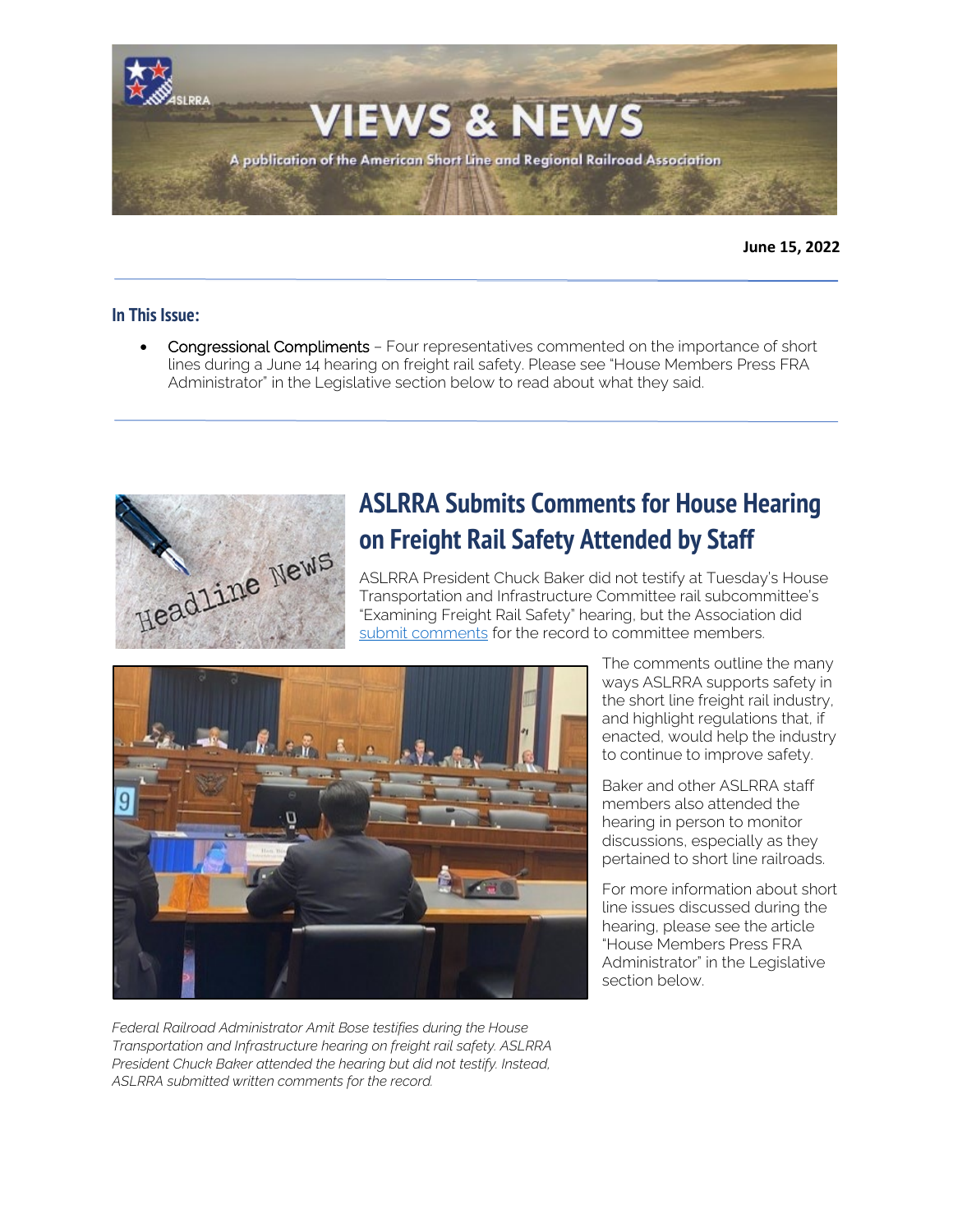# **Meet ASLRRA's New Board of Directors Vice Chair Matt Walsh**



Genesee & Wyoming Inc. Executive Vice President of Corporate Development Matt Walsh is the new vice chair of ASLRRA's Board of Directors. ASLRRA's Amy Krouse reached out to Walsh to learn more about his career, his thoughts about the railroad industry and his goals for ASLRRA.

Walsh joined Genesee & Wyoming in September 2001 and currently serves as its executive vice president of corporate development, working from G&W's offices in Connecticut and commuting there via Metro-North from his home in New York.

Before joining the rail industry, Walsh was an investment banker in New York and London. Walsh has served on the Executive Committee of ASLRRA's Board of Directors since 2011, with a short two-year hiatus when G&W sent him to the UK. He also previously served on the Board of the Railroad Clearinghouse.

A graduate of Princeton University, Walsh and his wife, Kate, have four children and a dog and when not traveling to visit G&W operations or for ASLRRA events, spends his time watching high school sports and dramatic performances.

#### *AK: What made you get involved, and has kept you involved, with ASLRRA?*

MW: I initially got involved in the ASLRRA the same way many do – someone put their hand on my shoulder and asked! What has kept me involved since I first joined the Executive Committee is the unwavering faith and commitment the membership of ASLRRA has in their industry and the need to continue to promote and advance the narrative of the key and differentiated role short lines play in the American economy.

### *AK: What got you into railroading?*

MW: G&W was a client of one of the financial institutions I worked for many years ago. I was familiar with the company and its CEO at the time, Mort Fuller, who had a terrific reputation. When one of my colleagues, Jack Hellmann, was hired as G&W's CFO, he asked me to join him and help grow the company. I thought I would stay for two years and move on to something else. That was more than 21 years ago!

### *AK: What is the biggest value for joining/participating in ASLRRA?*

MW: ASLRRA punches so far above its weight in what it is able to accomplish. I can't imagine there is another industry association that comes close. ASLRRA offers so much to its membership – industry advocacy, education programs, regulatory advice, communication tools, access to suppliers and service providers, just to name a few, and has a great emphasis on serving those short lines with the least amount of resources.

The staff of ASLRRA works hard to both promote and protect short lines, particularly important in a time of increased regulatory activity, as well as to advocate for programs and regulation that proactively work to help short lines grow. The story of our industry is a tremendously positive one and ASLRRA does a great job conveying that to all stakeholders.

#### *AK: How have you seen the industry change since you became involved in it?*

MW: The attention to safety and corresponding performance has been transformational. We all realize that as a group all the short lines are in this together and we are all only as good as our weakest operator. It is now accepted practice and belief that short lines can be and should be every bit as safe as any Class I, and, if not, there are people and resources there to help – including from the incredibly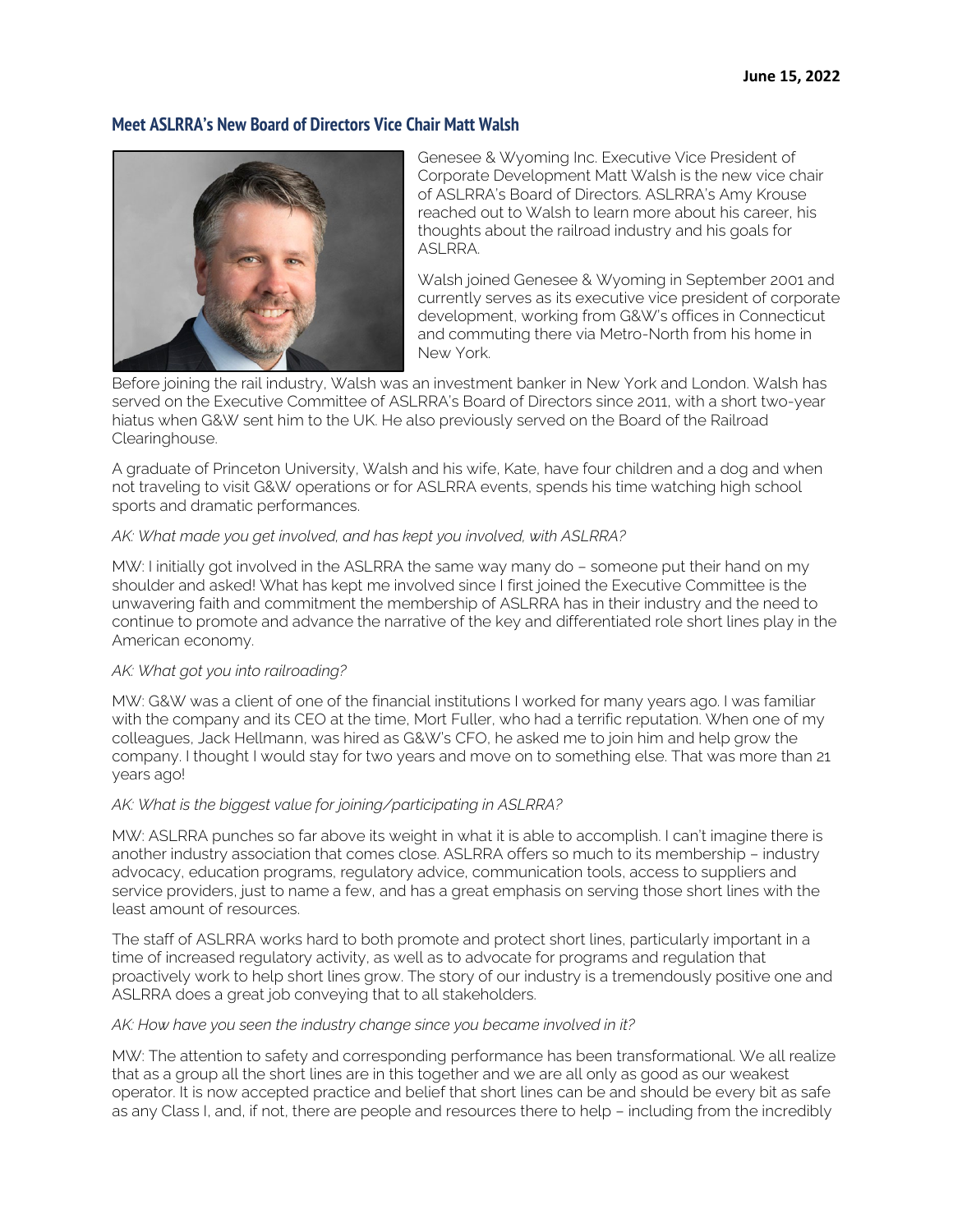successful Short Line Safety Institute. Short lines of all sizes have done a terrific job over the last several decades, in many instances transforming what were under-invested and under-serviced rail lines into well-capitalized, dynamic, local growth engines, operating on upgraded infrastructure and as a dependable and trusted partner to a growing customer base.

#### *AK: As you take up the leadership mantle – what will be your personal mission/goals/ideas that you'd like to see the Association move toward?*

MW: I have been around the Executive Committee of the board longer than anyone else at this point and have worked and served with great people. I want to make sure that the ASLRRA has a long-term strategic plan in place that ensures it has the right resources in place to achieve its goals, allowing the organization to continue to succeed well into the future with a stable financial footing and a clear mandate. Most importantly, the ASLRRA needs to be in position to mirror the behavior of its members – set big goals, be flexible and responsive and follow through.

#### *AK: What's your superpower?*

MW: Great question. I eat a lot of potato chips!





# **FRA Announces Grant Funding for Trespassing, Suicide Prevention**

The Federal Railroad Administration (FRA) [announced recipients](https://railroads.dot.gov/newsroom/press-releases/fra-boosts-funding-railroad-trespassing-enforcement-and-suicide-prevention) of grant awards to help prevent rail trespassing and suicide. Almost \$2 million will go to Railroad Trespassing Enforcement Grants, and \$207,000 to Railroad Trespassing Suicide Prevention Grants.

The funding announcement marks a significant boost in award amounts and is the largest single funding announcement made in conjunction with the FRA's National Strategy to Reduce

Some of the funds will go to paying the wages of law enforcement officials to help enforce trespassing violations. Other grants will help train professionals to identify and respond to crisis situations.

Several ASLRRA members will benefit from the FRA grants, including Florida East Coast Railway, Brightline, Pan Am Railways, Montana Rail Link, Providence and Worcester Railroad, Massachusetts Coastal Railroad, Knoxville and Holston River Railroad and Stillwater Central Railroad.

#### [Trespassing.](https://railroads.dot.gov/elibrary/national-strategy-prevent-trespassing-railroad-property)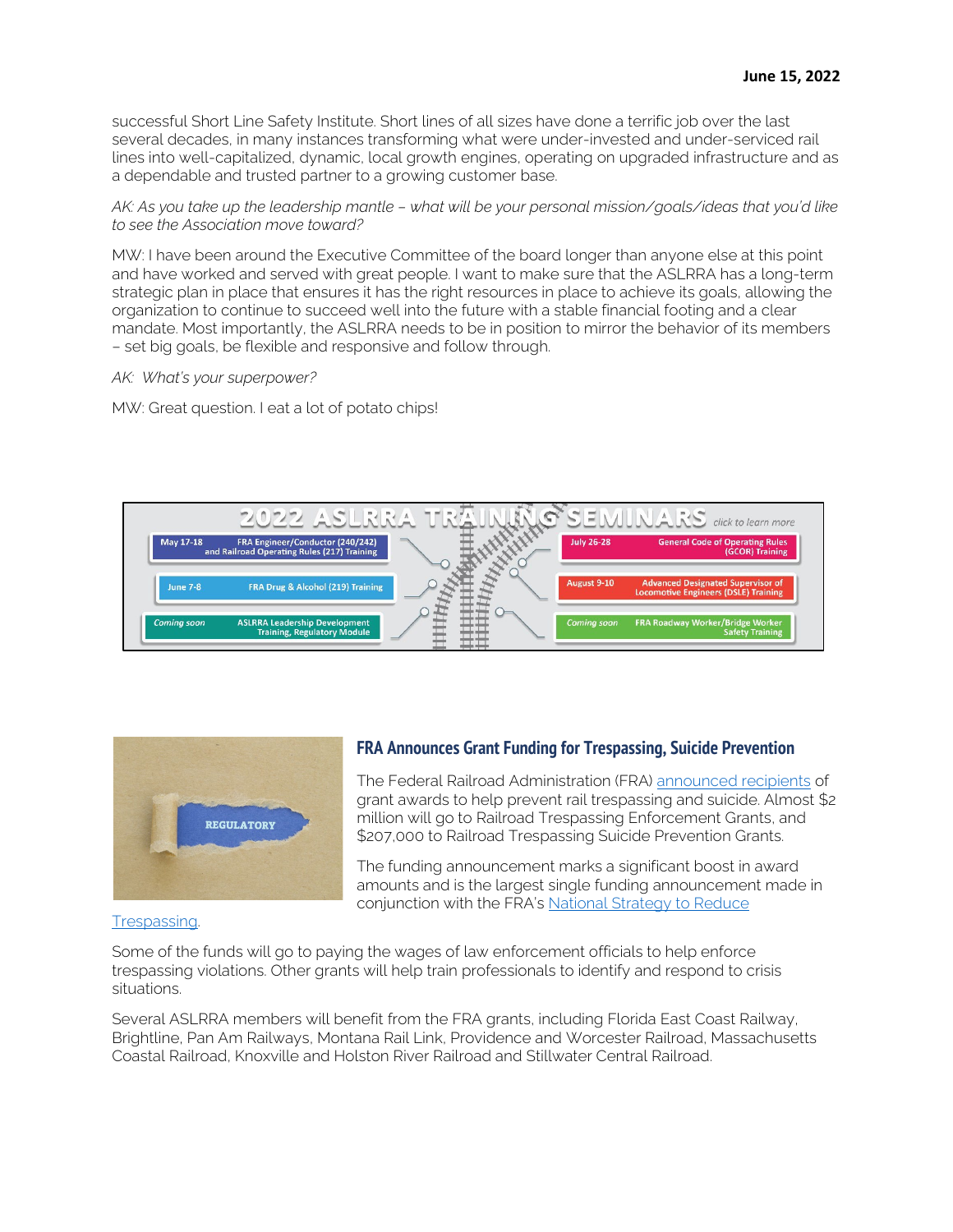

### **House Members Press FRA Administrator on Short Line Issues at Hearing**

On Tuesday, the rail subcommittee of the House Transportation and Infrastructure Committee held a hearing titled ["Examining Freight](https://transportation.house.gov/committee-activity/hearings/examining-freight-rail-safety)  [Rail Safety."](https://transportation.house.gov/committee-activity/hearings/examining-freight-rail-safety) The hearing included testimony from government and stakeholder witnesses, including Federal Railroad Administrator Amit Bose and ASLRRA member Loram Technologies Vice President of Sales and Business Development Nathan Bachman. Witnesses testified about the current state of freight rail safety, on topics like Automated Track Inspection (ATI), crew size, fatigue, long trains and workforce issues.

In all, four committee members directly mentioned short lines and their importance to their district and the national economy.

Rep. Tim Burchett (R-Tenn.) stressed the importance of the Consolidated Rail Infrastructure and Safety Improvements (CRISI) grant program to short line freight rail infrastructure, noting the recent awards to 24 short lines earlier this month. He urged the administration to advocate for increased CRISI funding as Congress debates the Fiscal Year 2023 spending bill, noting how the administration sought less for Fiscal Year 2023 than Congress provided in Fiscal Year 2022 and less than the recent infrastructure law allows.

Rep. Pete Stauber (R-Minn.) noted the 24 CRISI awards and how CRISI helps advance safety and makes the network more efficient and sought a "continued commitment" from Bose on CRISI for short lines.

Bose responded, "Short lines play such an important role in the railroad network that we have, and we want to do everything possible to make sure that they are robust and have the funding to make the improvements that they need…the CRISI program is such a great tool to do that." Bose noted how CRISI helps short lines upgrade track to accommodate 286K-lb cars and make grade crossings safer.

Rep. Jake Auchincloss (D-Mass.) stressed the tremendous value of CRISI and importance of short lines in Massachusetts, and he noted the industry's outstanding \$12 billion need for investments to modernize. Auchincloss secured a commitment from Bose to using CRISI to help invest in short lines, and the two discussed specifically how CRISI helps short lines improve efficiency of the supply chain, make track upgrades, rebuild bridges and replace ties. With CRISI and short lines, Bose noted, short lines may have limited resources, that "relatively small grants make a huge difference…funding goes a lot further."

Finally, Rep. Bruce Westerman (R-Ark.) closed out the first panel pressing Bose on how a crew size mandate could be harmful for small business short line freight railroads, noting how he proudly represents more short line freight railroads than any other member of Congress. He noted railroads would be forced to spend money on an "unnecessary workforce expansion" instead of investing in infrastructure. He also urged the administration to seek more resources for CRISI, like Burchett, as the administration's budget request is essentially a budget cut for a program that is necessary and effective.

In addition, several other members like Rep. Westerman pressed Bose on problems with mandating crew size for railroads. Administrator Bose largely deflected and pointed to the upcoming draft rule.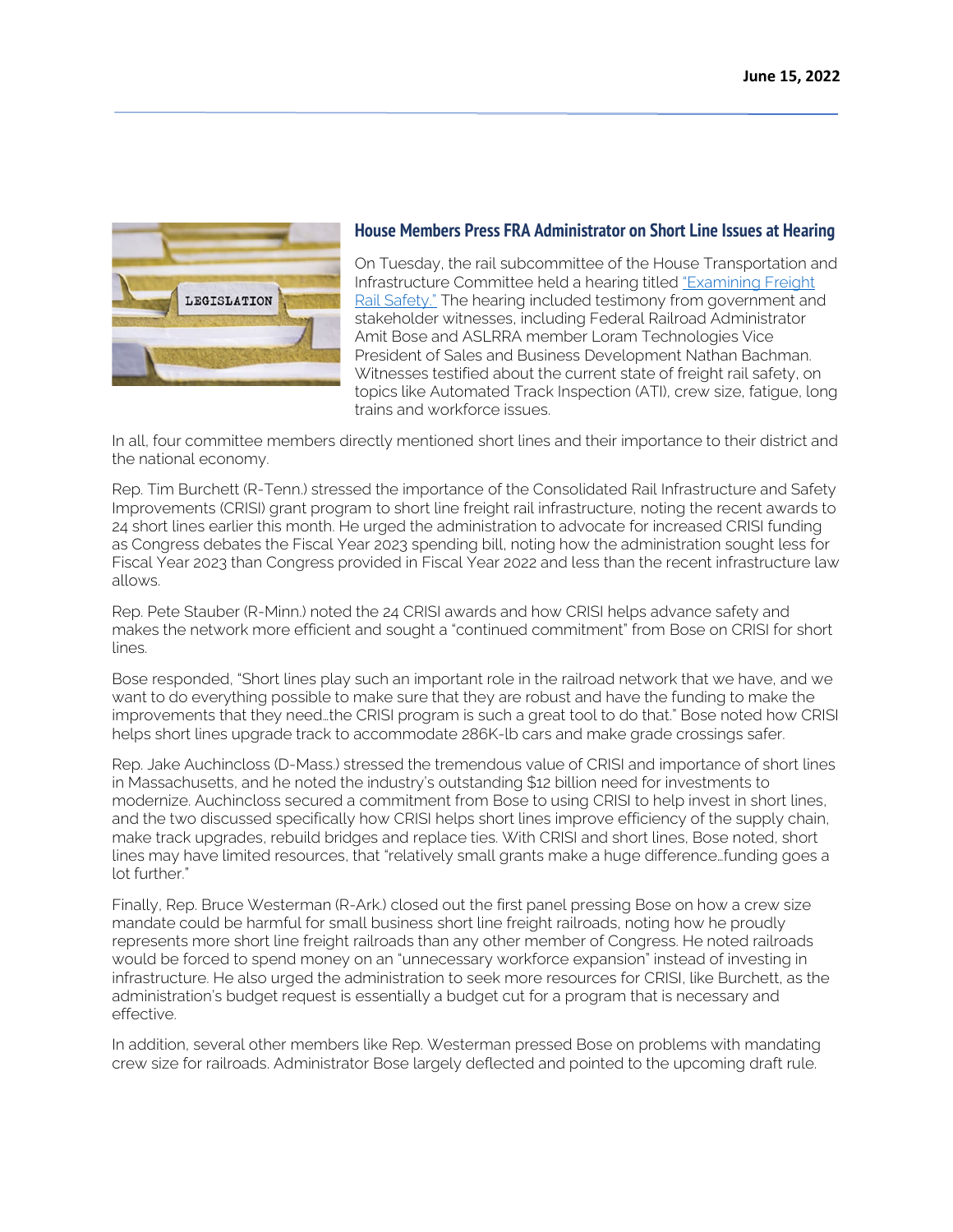# **Biden Will Sign Ocean Reform Shipping Act to Help Ease Shipping Challenges**

On Thursday President Joe Biden will sign th[e bipartisan Ocean Shipping Reform Act](https://www.commerce.senate.gov/2022/6/ocean-shipping-overhaul-bill-heads-to-president-s-desk) (S. 3580), which will crack down on rising ocean shipping costs and help ease supply chain backlogs.

In part, the bill will give more authority to the Federal Maritime Commission (FMC), which is responsible for protecting the interests of U.S. businesses relying on ocean transportation under the Shipping Act, which was last amended in 1998. The FMC will now have more effective oversight of international ocean carriers.

Although the Ocean Shipping Reform Act largely affects ocean transportation, ASLRRA's government affairs and regulatory teams, along with representatives from the Association of American Railroads (AAR), worked on behalf of the freight rail industry to prevent inclusion of provisions that could have set a dangerous precedent for other rail-related regulatory action.

# **WEBINARS AVAILABLE ON DEMAND**

With nearly 200 recordings available, there's a webinar to meet the needs of everyone on your team. Visit aslrra.org/webinars to view a complete list of available recordings.



### **Joint Committee Meeting Takes Place in August in Boston**

ASLRRA's [Joint Committee Meeting](https://www.aslrra.org/events/joint-committee-meeting/) offers ASLRRA members on the Association's constituent committees a chance to gather and discuss important issues affecting the short line railroad industry.

This year's Joint Committee Meeting takes place in Boston, Massachusetts on Aug. 2 and 3. MassRobotics will host the first day of events in the company's Boston office. Click [here](https://www.aslrra.org/aslrra/document-server/?cfp=aslrra/assets/File/public/events/2022-Joint-Committee-Meeting.pdf) to view meeting details, or [here](https://aslrra.force.com/s/login/?ec=302&inst=4W&startURL=%2Fidp%2Flogin%3Fapp%3D0sp4W000000wkde%26RelayState%3DaHR0cHM6Ly93d3cuYXNscnJhLm9yZy9ldmVudHMvam9pbnQtY29tbWl0dGVlLW1lZXRpbmcvcmVnaXN0ZXItbm93Lw%253D%253D%26binding%3DHttpPost%26inresponseto%3DASLRRA) to register for the event.

#### **Sign up for ASLRRA's Summer Training Seminars Before Space Runs Out**

Space is limited in ASLRRA's summer training seminars, so those interested in signing up for training in the General Code of Operating Rules or Advanced Designated Supervisor of Locomotive Engineers should register soon.

ASLRRA has again partnered with the Iowa Northern Railway Company (IANR) to offer comprehensive training on [General Code of Operating Rules \(GCOR\).](https://www.aslrra.org/education/training-seminars/comprehensive-general-code-of-operating-rules-gcor-training-seminar/) The three-day [GCOR](https://www.aslrra.org/education/training-seminars/comprehensive-general-code-of-operating-rules-gcor-training-seminar/) seminar will be held July 26-28 and completing this training allows railroads using GCOR as their operating rules to meet training requirements mandated by 49 CFR Part 240, 242 and 214 Subpart C.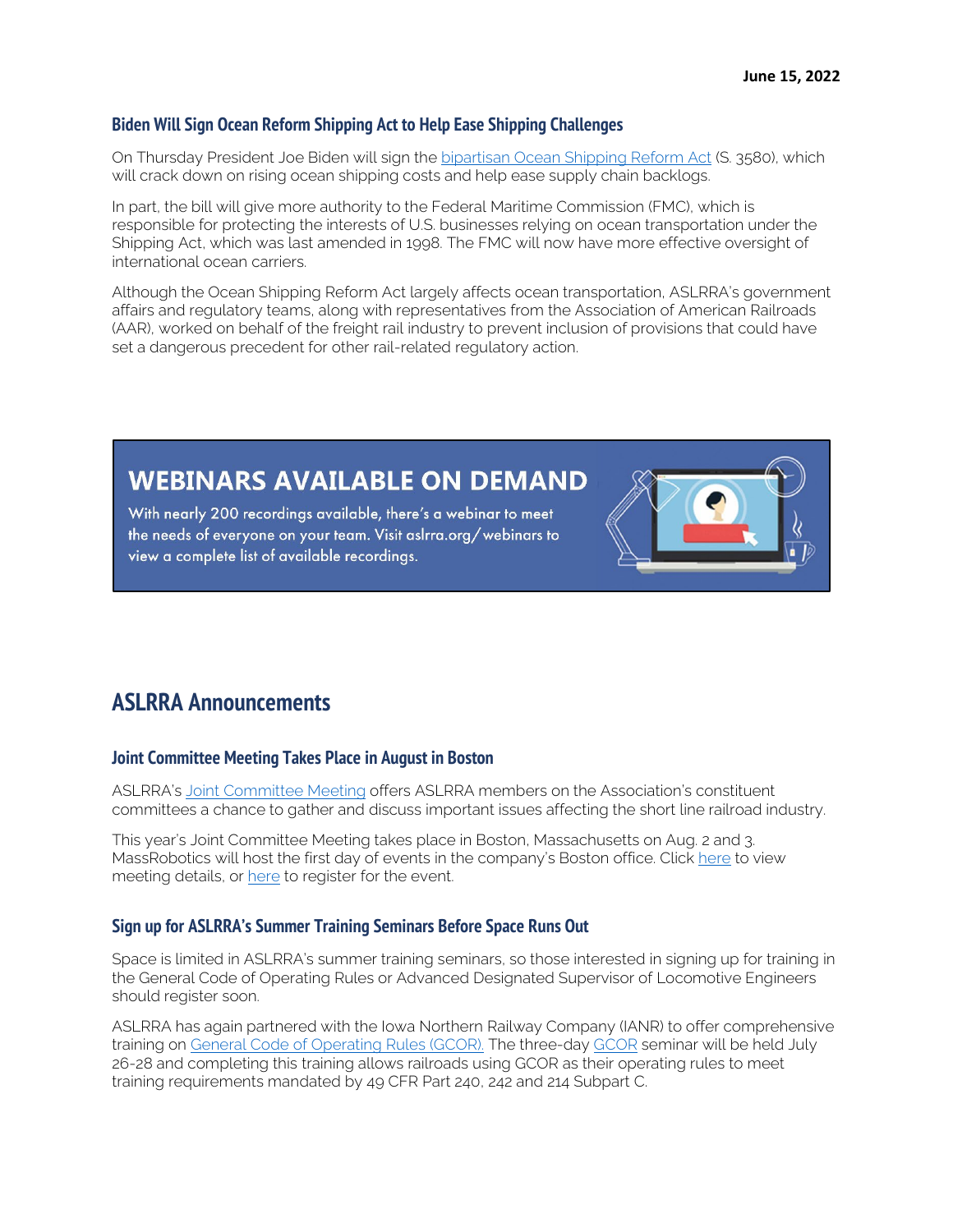This seminar will be presented by subject matter experts JR Gelnar, ASLRRA's vice president of safety and compliance, and Mark Vaughn, IANR's assistant general manager. It will be held at the BienVenu Event Center adjacent to the Holiday Inn & Suites in Cedar Falls, Iowa. Click [here](https://aslrra.force.com/s/login/?ec=302&inst=4W&startURL=%2Fidp%2Flogin%3Fapp%3D0sp4W000000wkde%26RelayState%3DaHR0cHM6Ly93d3cuYXNscnJhLm9yZy9lZHVjYXRpb24vdHJhaW5pbmctc2VtaW5hcnMvY29tcHJlaGVuc2l2ZS1nZW5lcmFsLWNvZGUtb2Ytb3BlcmF0aW5nLXJ1bGVzLWdjb3ItdHJhaW5pbmctc2VtaW5hci9yZWdpc3Rlci1ub3cv%26binding%3DHttpPost%26inresponseto%3DASLRRA) to register.

ASLRRA and IANR will also present [Advanced Designated Supervisor of Locomotive Engineers \(DSLE\)](https://www.aslrra.org/education/training-seminars/advanced-designated-supervisor-of-locomotive-engineers-dsle-training-seminar/)  [Training](https://www.aslrra.org/education/training-seminars/advanced-designated-supervisor-of-locomotive-engineers-dsle-training-seminar/) on August 9-10, also in Cedar Falls. Gelnar and Vaughn will instruct participants on DSLE responsibilities, including application and administration of 49 CFR Part 240 and Part 242 similarities and differences. Click [here](https://www.aslrra.org/sso/saml/send/?rurl=https%3A%2F%2Fwww%2Easlrra%2Eorg%2Feducation%2Ftraining%2Dseminars%2Fadvanced%2Ddesignated%2Dsupervisor%2Dof%2Dlocomotive%2Dengineers%2Ddsle%2Dtraining%2Dseminar%2Fregister%2Dnow%2F) to register for DSLE training.

#### **Plan to Attend Regional Meetings, General Counsel Symposium and Finance and Administration Seminar**

ASLRRA's [regional meetings](https://www.aslrra.org/events/regional-meetings/) will take place in the fall, with the General Counsel Symposium and Finance and Administration Seminar to be held in conjunction with the Central and Pacific Region Meeting.

The Eastern and Southern Region Meeting will take place Sept. 26 to 28 in Atlanta, Georgia, while the Central and Pacific Region Meeting will take place Oct. 25 to 27 in Milwaukee, Wisconsin. The symposium and seminar will also be held Oct. 25 to 27. Registration for regional meetings will open soon.

#### **Preferred Provider ORR Safety Has Equipment to Protect Workers from Heat Hazards**

Heat waves are afflicting much of the continental United States, a potentially deadly situation for outdoor workers like many railroad employees. Preferred Provider ORR Safety offers products and services that can help ASLRRA members keep their employees safe during extreme summer weather.

Through ASLRRA's Member Discount Program, members benefit from exceptional, personalized service and discounted pricing on a large assortment of products and equipment needed to implement an effective and efficient safety program. ORR's product line includes foot and leg protection, signs, ergonomic products, hearing protection, clothing protection, eye protection, lighting and electrical products, hand protection, respiratory protection, storage containment and environmental spill cleanup, traffic control, head protection and much more.

As an ISO-9001-registered distributor of personal protective equipment (PPE) and related services to the industrial market, ORR Safety has provided products and services for more than 70 years to over 20,000 companies, helping to protect hundreds of thousands of workers. And with more than 40 years of railroad-specific experience, ORR is a trusted partner with a long history of working with railroads and suppliers to provide innovative solutions to many of the unique challenges inherent in this complex and demanding industry.

Visit ASLRRA's [Member Discount Program](https://www.aslrra.org/member-resources/member-discount-program/) website and click on the ORR Safety logo to learn more about their complete line of safety products and equipment, and start saving today.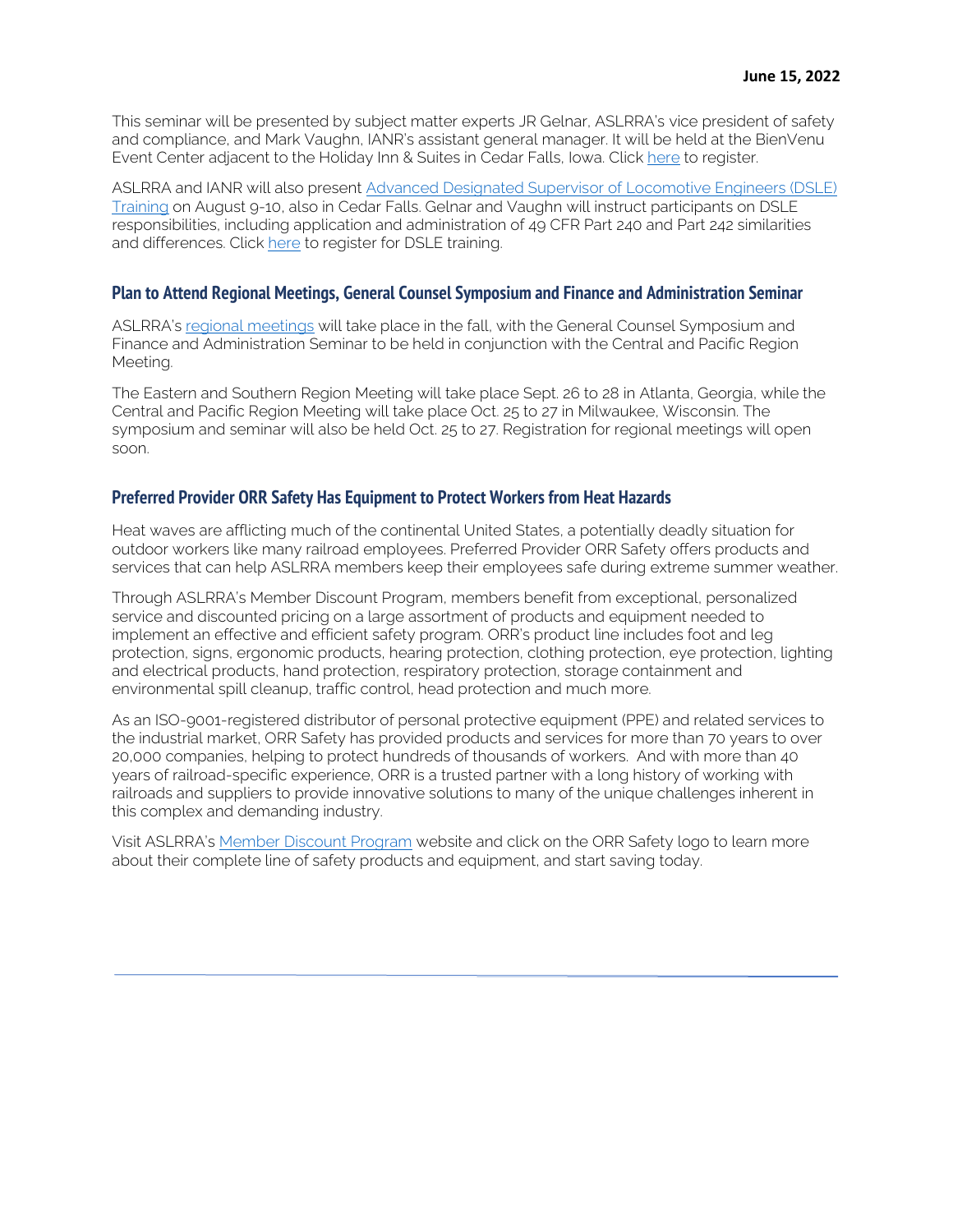# **ASLRRA Out and About**



# **Baker Visits Canton Railroad, B&O Railroad Museum**

ASLRRA President Chuck Baker visited Maryland on Monday. Canton Railroad CEO John Magness took Baker on a tour of the company's Baltimore office, and the two also visited the B&O Railroad Museum, where Magness is a board member.

Museum Executive Director Kris Hoellen talked with Magness and Baker about plans to celebrate the 200<sup>th</sup> anniversary of railroading in the U.S., which will be celebrated in 2027. The B&O Railroad Museum is in the initial planning process for that landmark occasion.

*ASLRRA President Chuck Baker (right) posed for a picture with B&O Railroad Museum Executive Director Kris Hoellen during a tour of the musuem.*



As an ASLRRA Preferred Provider, ORR Safety offers Discounts on Personal Protective Equipment and Related Services to **ASLRRA Members.** 

Click to learn more!





# **ASLRRA Webinars – Live or On-Demand**

# **Upcoming Webinars**

[FRA's CRISI Grant Program: Preparing for FY '22 Funding Round](https://www.aslrra.org/education/webinars/) – June 21, 2022

The Federal Railroad Administration (FRA) is likely to release the Fiscal Year 2022 CRISI grant funding notice as soon as this August.

Kevin Keller, vice president and senior professional associate at HDR, Inc., and Eileen Reilly, CEO of Global Train Services (GTS), will join ASLRRA's Tom Lynch and Zach Radford to talk about how to be